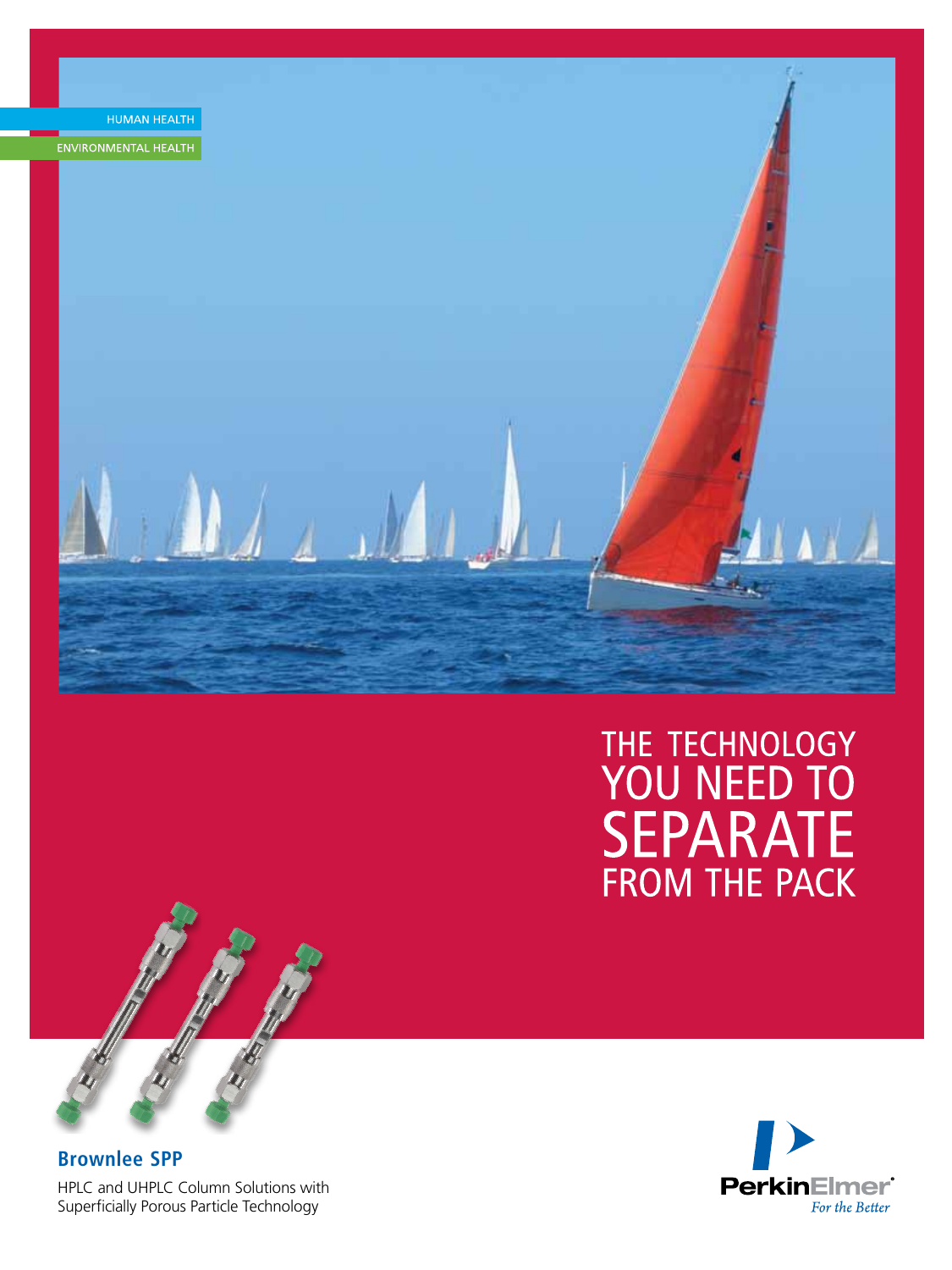## **GREATER SPEED,** LASTING DURABILITY, **BETTER RESULTS.**

Say goodbye to the limitations of traditional columns. Break free from the constraints of your Liquid Chromatography instrument. With Brownlee Superficially Porous Particle (SPP) columns, you can achieve sharper peaks and faster separation results without changing instruments, worrying about high backpressure or compromising column longevity.

With their unique particle composition, only Brownlee SPP columns offer you the freedom to push your process farther:

- Generate "UHPLC-like" separations on a standard HPLC system.
- Achieve ultra fast performance and efficiency on your UHPLC system.
- Run samples in a fraction of the time of conventional 3 µm or 5 µm particle columns.





- Realize significant savings through faster method development, column longevity and use of less mobile phase solvent.
- Easily optimize or convert any instrument, including HPLC or UHPLC systems from PerkinElmer, Agilent, and other manufacturers.



particles are made by fusing a porous silica layer to a solid inner core.

## **Innovative to the core**

Brownlee SPP columns generate fast separations and superior results because of their breakthrough particle design and size. Unlike other columns that use 3 µm fully porous particles, Brownlee SPP columns use 2.7 µm particles comprised of a thin outer shell of high-quality porous silica fused to a solid inner core. This advanced design allows for a shorter diffusion path, which reduces the time solute molecules spend inside the particles while passing through the stationary phase. This, in turn, keeps backpressure to a minimum and improves column efficiency. In addition, the combined particle density and narrow particle size distribution improves column durability and reduces eddy diffusion of solute molecules. It all adds up to sharper peaks, faster separation and Smaller in size and innovative in design, superficially porous greater resolution, time and time again.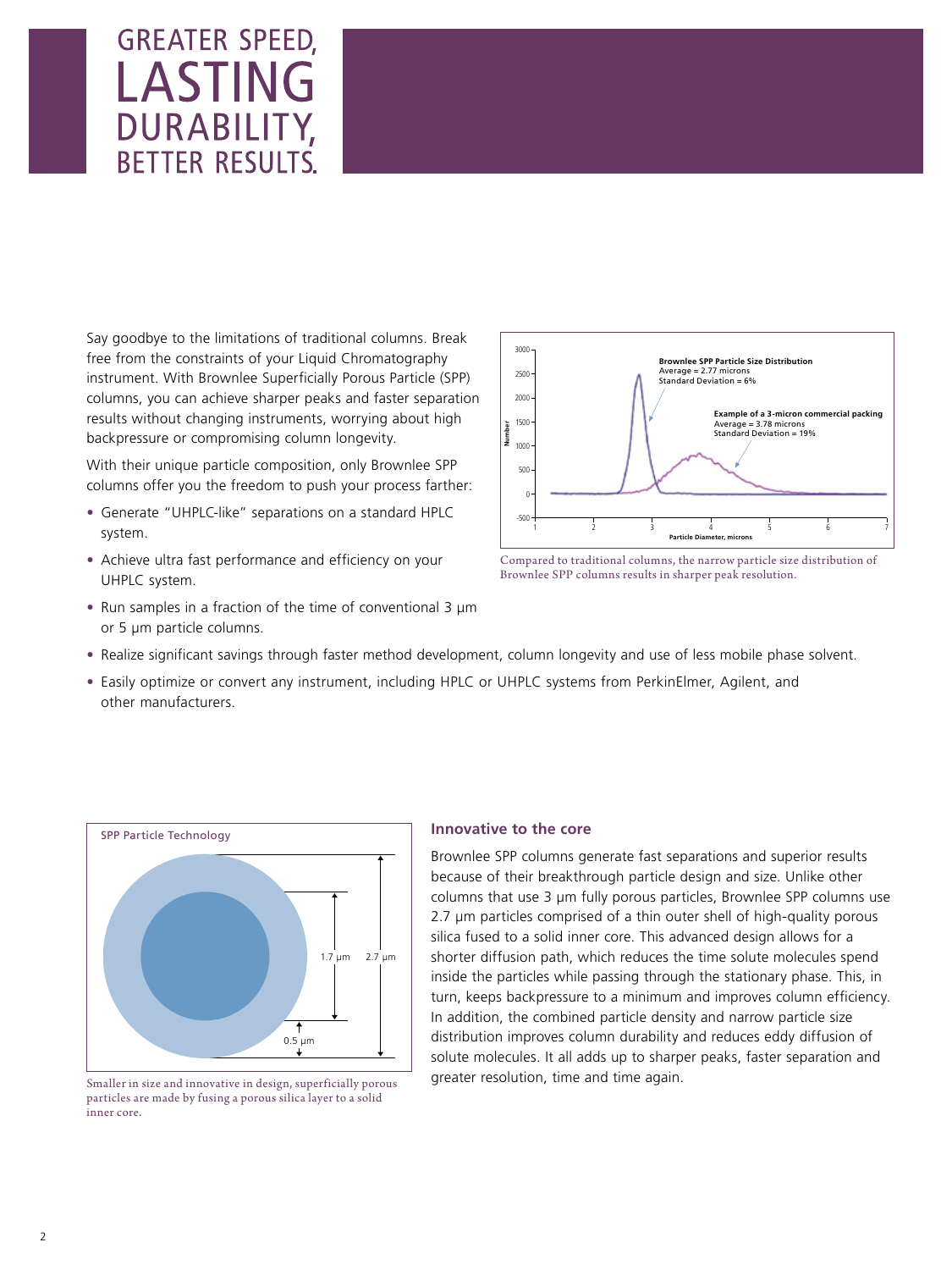#### **Super separating power**

Compared to columns of the same length packed with 3 µm particles, Brownlee SPP columns deliver over 90% more separating power (plates), and almost three times the separating power of columns packed with 5 µm particles for a similar cost.



### **Efficiencies all the way**

At PerkinElmer, we understand the importance of time demands with your workflow. That's why our SPP columns are designed to help you achieve greater efficiencies with minor to no instrument modification. By maintaining their resolving power at high flow rates, Brownlee SPP columns allow for higher sample throughput with enhanced results. In a recent study, SPP columns separated seven compounds in less than 48 seconds with better than baseline resolution for all peak pairs.\* In fact, an incremental 50% improvement in efficiency may be achieved on your traditional analytical 400 bar HPLC system with no instrument modification. And with instrument optimization, you can enjoy system performance that rivals a UHPLC system at pressures up to 9000 p.s.i.

But Brownlee SPP columns don't just save valuable process time; they provide significant cost and environmental savings as well. The SPP design allows for less solvent consumption and reduced waste disposal. Plus, the columns are compatible with 2  $\mu$ m inlet frits, so you can use traditional solvents and sample preparation, while enjoying the same ease-of-use of 5  $\mu$ m particle columns. For UHPLC system users, there's no need to purchase specialized filters.

#### **The durability and longevity to go the distance**

The demands of high-speed applications make it difficult for most columns to perform consistently over time. Brownlee SPP columns, however, feature an advanced design that can handle the pressure. First, the particles have an extremely narrow size distribution range. Second, the particles are more consistent in size than conventional particles, allowing them to be more easily and securely packed into the column. The resulting columns are extremely rugged, reproducible and reliable—so much so that tests show they can handle over a thousand injections for numerous applications.

\* Study based on Fast Separation of Benzoic acids. Brownlee SPP: C18, 2.7 µm x 4.6 x 50 mm. Mobile Phase: 55% Methanol, 45% 25mM sodium phosphate, pH 2.5. Flow rate: 2.2 ml/min. Temperature: ambient (24 C). Pressure: 4,700 psi, 320 bar. Sample: 1) Uracil 2) Phthalic Acid 3) Impurity 4) 2-Flourobenzoic 5) 3-Nitrobenzoic acid 6) 3-Flourobenzoic acid 7) m-Toluic Acid

## **HOW THE UNIVERSITY OF TENNESSEE SEPARATED FROM THE PACK.**

When the University of Tennessee Center for Renewable Carbon wanted to speed up their process, we worked with them to optimize their Flexar™ LC with Brownlee SPP columns. Within two hours, we reduced their run time from 60 minutes to under 10 minutes while improving resolution.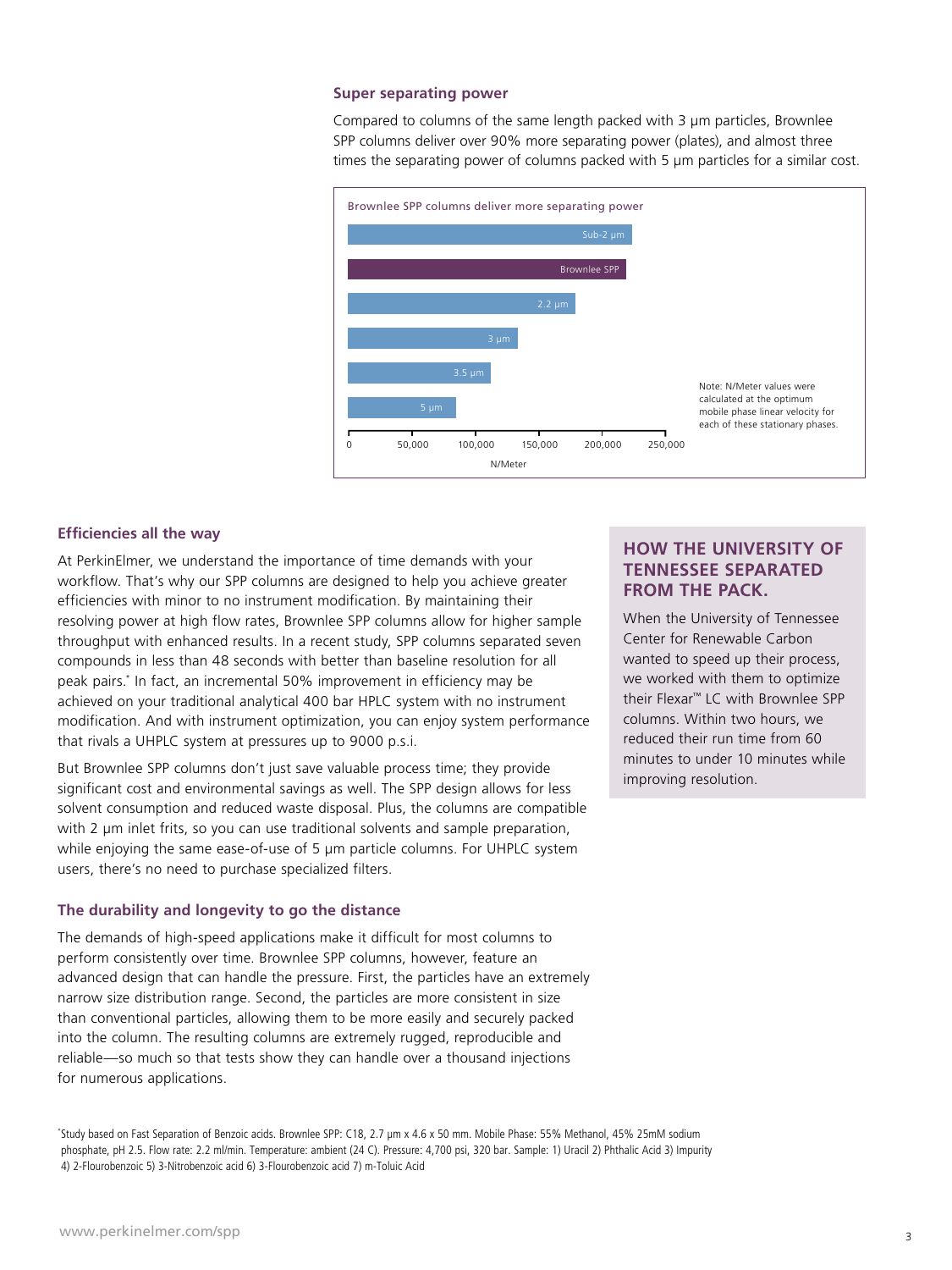## Performance For Every Phase

## **Brownlee SPP 2.7 µm Columns**

| Diameter/Length     | <b>Part Number</b> |
|---------------------|--------------------|
|                     | C18                |
| $21x20$ mm          | N9308400           |
| $2.1 \times 30$ mm  | N9308401           |
| $2.1 \times 50$ mm  | N9308402           |
| $2.1 \times 75$ mm  | N9308403           |
| $2.1 \times 100$ mm | N9308404           |
| $2.1 \times 150$ mm | N9308405           |
| $3.0 \times 20$ mm  | N9308406           |
| $3.0 \times 30$ mm  | N9308407           |
| $3.0 \times 50$ mm  | N9308408           |
| 30 x 75 mm          | N9308409           |
| $3.0 \times 100$ mm | N9308410           |
| $3.0 \times 150$ mm | N9308411           |
| $4.6 \times 20$ mm  | N9308412           |
| $4.6 \times 30$ mm  | N9308413           |
| $4.6 \times 50$ mm  | N9308414           |
| 4 6 x 75 mm         | N9308415           |
| 4.6 x 100 mm        | N9308416           |
| 4.6 X 150 mm        | N9308417           |

| Diameter/Length     | Part Number |
|---------------------|-------------|
|                     | C8          |
| $2.1 \times 20$ mm  | N9308418    |
| $2.1 \times 30$ mm  | N9308419    |
| $2.1 \times 50$ mm  | N9308420    |
| $2.1 \times 75$ mm  | N9308421    |
| $2.1 \times 100$ mm | N9308422    |
| $2.1 \times 150$ mm | N9308423    |
| $3.0 \times 30$ mm  | N9308424    |
| $3.0 \times 50$ mm  | N9308425    |
| $3.0 \times 75$ mm  | N9308426    |
| $3.0 \times 100$ mm | N9308427    |
| $3.0 \times 150$ mm | N9308428    |
| 4.6 x 20 mm         | N9308429    |
| 4.6 x 30 mm         | N9308430    |
| $4.6 \times 50$ mm  | N9308431    |
| 4.6 x 75 mm         | N9308432    |
| 4.6 x 100 mm        | N9308433    |
| 4.6 x 150 mm        | N9308434    |

| Diameter/Length     | <b>Part Number</b> | Diameter/Length     | <b>Part Number</b> | Diameter/Length     | <b>Part Number</b> |
|---------------------|--------------------|---------------------|--------------------|---------------------|--------------------|
|                     | C18                |                     | C8                 |                     | <b>HILIC</b>       |
| $2.1 \times 20$ mm  | N9308400           | $2.1 \times 20$ mm  | N9308418           | $2.1 \times 30$ mm  | N9308435           |
| $2.1 \times 30$ mm  | N9308401           | $2.1 \times 30$ mm  | N9308419           | $2.1 \times 50$ mm  | N9308436           |
| $2.1 \times 50$ mm  | N9308402           | $2.1 \times 50$ mm  | N9308420           | $2.1 \times 75$ mm  | N9308437           |
| $2.1 \times 75$ mm  | N9308403           | $2.1 \times 75$ mm  | N9308421           | $2.1 \times 100$ mm | N9308438           |
| $2.1 \times 100$ mm | N9308404           | $2.1 \times 100$ mm | N9308422           | $2.1 \times 150$ mm | N9308439           |
| $2.1 \times 150$ mm | N9308405           | $2.1 \times 150$ mm | N9308423           | $3.0 \times 30$ mm  | N9308440           |
| $3.0 \times 20$ mm  | N9308406           | $3.0 \times 30$ mm  | N9308424           | $3.0 \times 50$ mm  | N9308441           |
| $3.0 \times 30$ mm  | N9308407           | $3.0 \times 50$ mm  | N9308425           | $3.0 \times 75$ mm  | N9308442           |
| $3.0 \times 50$ mm  | N9308408           | $3.0 \times 75$ mm  | N9308426           | $3.0 \times 100$ mm | N9308443           |
| $3.0 \times 75$ mm  | N9308409           | $3.0 \times 100$ mm | N9308427           | 3.0 x 150 mm        | N9308444           |
| 3.0 x 100 mm        | N9308410           | 3.0 x 150 mm        | N9308428           | $4.6 \times 30$ mm  | N9308445           |
| 3.0 x 150 mm        | N9308411           | 4.6 x 20 mm         | N9308429           | 4.6 x 50 mm         | N9308446           |
| 4.6 x 20 mm         | N9308412           | $4.6 \times 30$ mm  | N9308430           | $4.6 \times 75$ mm  | N9308447           |
| 4.6 x 30 mm         | N9308413           | 4.6 x 50 mm         | N9308431           | 4.6 x 100 mm        | N9308448           |
| 4.6 x 50 mm         | N9308414           | $4.6 \times 75$ mm  | N9308432           | 4.6 x 150 mm        | N9308449           |

|                     | <b>Peptide ES-C18</b> |
|---------------------|-----------------------|
| $21x30$ mm          | N9308450              |
| $2.1 \times 50$ mm  | N9308451              |
| $2.1 \times 75$ mm  | N9308452              |
| $2.1 \times 100$ mm | N9308453              |
| 2 1 x 150 mm        | N9308454              |
| $3.0 \times 30$ mm  | N9308455              |
| $3.0 \times 50$ mm  | N9308456              |
| 30 x 75 mm          | N9308457              |
| 3.0 x 100 mm        | N9308458              |
| $3.0 \times 150$ mm | N9308459              |
| $4.6 \times 30$ mm  | N9308460              |
| $4.6 \times 50$ mm  | N9308461              |
| 46 x 75 mm          | N9308462              |
| 4.6 x 100 mm        | N9308463              |
| 4.6 x 150 mm        | N9308464              |

|                     | <b>PFP</b> |
|---------------------|------------|
| 21x20mm             | N9308465   |
| $2.1 \times 30$ mm  | N9308466   |
| $2.1 \times 50$ mm  | N9308467   |
| $2.1 \times 75$ mm  | N9308468   |
| $2.1 \times 100$ mm | N9308469   |
| 2 1 x 150 mm        | N9308470   |
| $3.0 \times 30$ mm  | N9308471   |
| $3.0 \times 50$ mm  | N9308472   |
| 3 0 x 75 mm         | N9308473   |
| 3.0 x 100 mm        | N9308474   |
| 3.0 x 150 mm        | N9308475   |
| 4 6 x 30 mm         | N9308476   |
| $4.6 \times 50$ mm  | N9308477   |
| 4 6 x 75 mm         | N9308478   |
| 4.6 x 100 mm        | N9308479   |
| 4 6 x 150 mm        | N9308480   |

| <b>Phenyl-Hexyl</b> |          |  |  |  |  |
|---------------------|----------|--|--|--|--|
| $2.1 \times 20$ mm  | N9308481 |  |  |  |  |
| $2.1 \times 30$ mm  | N9308482 |  |  |  |  |
| $21x50$ mm          | N9308483 |  |  |  |  |
| 2 1 x 75 mm         | N9308484 |  |  |  |  |
| 2 1 x 100 mm        | N9308485 |  |  |  |  |
| $2.1 \times 150$ mm | N9308486 |  |  |  |  |
| $3.0 \times 30$ mm  | N9308487 |  |  |  |  |
| $3.0 \times 50$ mm  | N9308488 |  |  |  |  |
| 30 x 75 mm          | N9308489 |  |  |  |  |
| 3.0 x 100 mm        | N9308490 |  |  |  |  |
| 3.0 x 150 mm        | N9308491 |  |  |  |  |
| 4 6 x 30 mm         | N9308492 |  |  |  |  |
| 4 6 x 50 mm         | N9308493 |  |  |  |  |
| 46 x 75 mm          | N9308494 |  |  |  |  |
| 46 x 100 mm         | N9308495 |  |  |  |  |
| 46 x 150 mm         | N9308496 |  |  |  |  |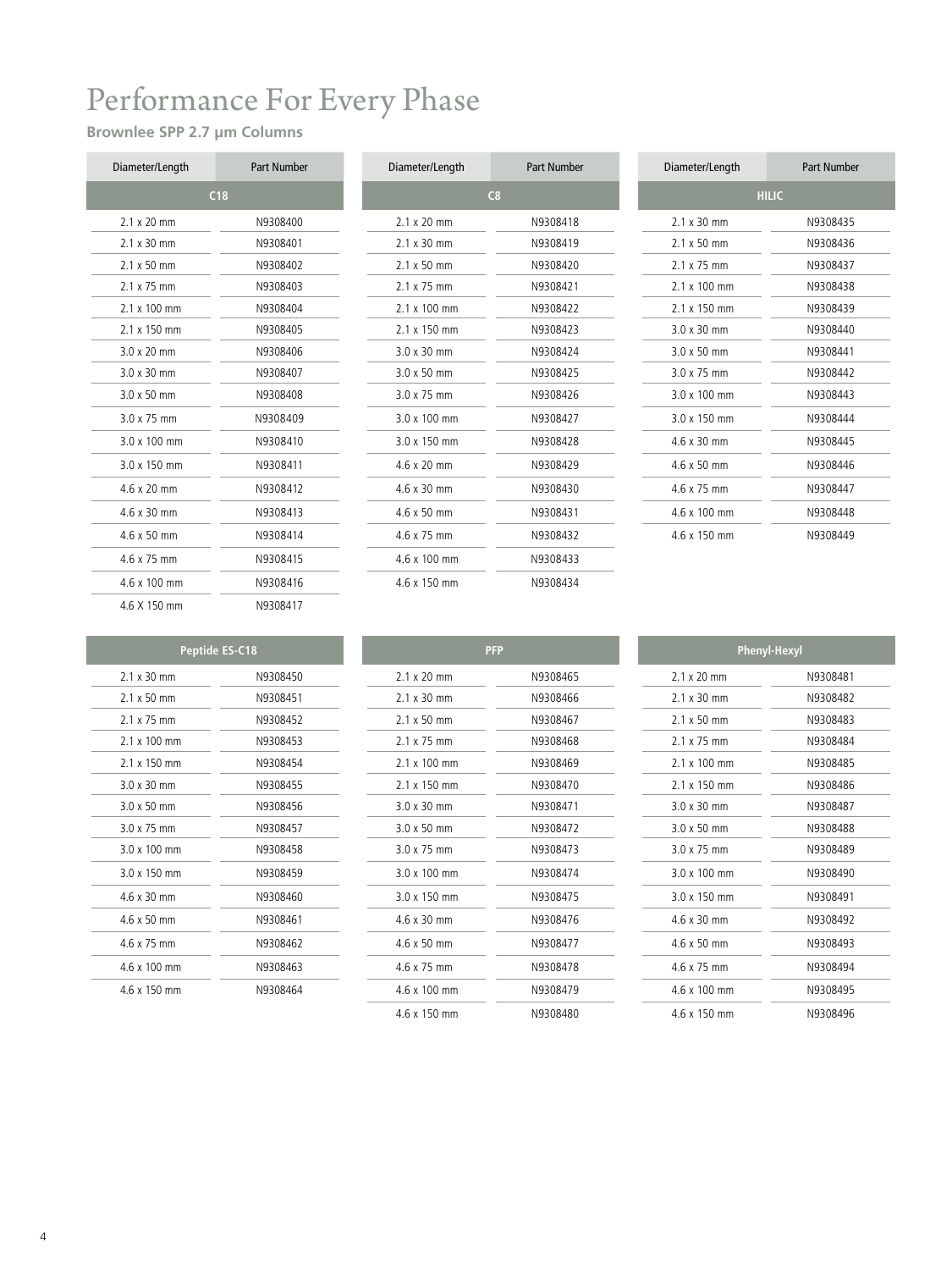| Diameter/Length     | <b>Part Number</b> | Diameter/Length                   | <b>Part Number</b>            | Diameter/Length           | <b>Part Number</b>                 |
|---------------------|--------------------|-----------------------------------|-------------------------------|---------------------------|------------------------------------|
|                     | <b>RP-Amide</b>    |                                   | <b>C18 Guard Column Packs</b> |                           | <b>PFP Guard Column Packs</b>      |
| $2.1 \times 20$ mm  | N9308497           | $2.1 \times 5$ mm, $3$ pk         | N9308513                      | $2.1 \times 5$ mm, 3 pk   | N9308531                           |
| $2.1 \times 30$ mm  | N9308498           | $3.0 \times 5$ mm, $3$ pk         | N9308514                      | $3.0 \times 5$ mm, $3$ pk | N9308532                           |
| $2.1 \times 50$ mm  | N9308499           | $4.6 \times 5$ mm, $3$ pk         | N9308515                      | 4.6 x 5 mm, 3 pk          | N9308533                           |
| $2.1 \times 75$ mm  | N9308500           |                                   |                               |                           |                                    |
| $2.1 \times 100$ mm | N9308501           | <b>C8 Guard Column Packs</b>      |                               |                           | Phenyl-Hexyl Guard Column Packs    |
| $2.1 \times 150$ mm | N9308502           | $2.1 \times 5$ mm, $3$ pk         | N9308522                      | $2.1 \times 5$ mm, $3$ pk | N9308519                           |
| $3.0 \times 30$ mm  | N9308503           | $3.0 \times 5$ mm, $3$ pk         | N9308523                      | $3.0 \times 5$ mm, $3$ pk | N9308520                           |
| $3.0 \times 50$ mm  | N9308504           | $4.6 \times 5$ mm, $3$ pk         | N9308524                      | $4.6 \times 5$ mm, $3$ pk | N9308521                           |
| $3.0 \times 75$ mm  | N9308505           | <b>HILIC Guard Column Packs</b>   |                               |                           | <b>RP-Amide Guard Column Packs</b> |
| $3.0 \times 100$ mm | N9308506           | $2.1 \times 5$ mm, 3 pk           | N9308525                      | $2.1 \times 5$ mm, $3$ pk | N9308516                           |
| 3.0 x 150 mm        | N9308507           | $3.0 \times 5$ mm, $3$ pk         | N9308526                      | $3.0 \times 5$ mm, $3$ pk | N9308517                           |
| $4.6 \times 30$ mm  | N9308508           | $4.6 \times 5$ mm, $3$ pk         | N9308527                      | $4.6 \times 5$ mm, $3$ pk | N9308518                           |
| $4.6 \times 50$ mm  | N9308509           |                                   |                               |                           |                                    |
| $4.6 \times 75$ mm  | N9308510           | Peptide ES-C18 Guard Column Packs |                               |                           | <b>Guard Column Holder</b>         |
| 4.6 x 100 mm        | N9308511           | $2.1 \times 5$ mm, $3$ pk         | N9308528                      |                           | N9308534                           |
| $4.6 \times 150$ mm | N9308512           | $3.0 \times 5$ mm, $3$ pk         | N9308529                      |                           |                                    |
|                     |                    | $4.6 \times 5$ mm, $3$ pk         | N9308530                      |                           |                                    |

## **Brownlee SPP Phases And Applications**

| <b>UHPLC Phases*</b>             | Pore Size<br>$(\check{A})$ | Coverage<br>(µmol/m^2) | pH<br>Range | <b>Temp</b><br>Limit $(^{\circ}C)$ | <b>Applications</b>                                                                                                                                                                                      | <b>Chromatographic Properties</b>                                                                                                                                                                                                                                                         |
|----------------------------------|----------------------------|------------------------|-------------|------------------------------------|----------------------------------------------------------------------------------------------------------------------------------------------------------------------------------------------------------|-------------------------------------------------------------------------------------------------------------------------------------------------------------------------------------------------------------------------------------------------------------------------------------------|
| C18                              | 90                         | 3.5                    | $2$ to $9$  | 60                                 | General Purpose Octadecyl phase for<br>reversed phase separations.                                                                                                                                       | A high-purity column that exhibits excellent peak shape<br>for a wide range of compounds.                                                                                                                                                                                                 |
| C8                               | 90                         | 3.7                    | $2$ to $9$  | 60                                 | General Purpose Octyl phase for reversed<br>phase separations when less retention<br>than a C18 is desired.                                                                                              | High purity reversed phase packing that exhibits excellent<br>peak shape for a wide range of compounds.                                                                                                                                                                                   |
| HILIC <sup>+</sup>               | 90                         | N/A                    | $2$ to $8$  | 60                                 | General purpose bare silica column for<br>normal phase and HILIC applications.                                                                                                                           | High purity silica substrate.                                                                                                                                                                                                                                                             |
| Peptide ES-C18 <sup>+</sup>      | 160                        | 2.0                    | 1 to 8      | 90                                 | Sterically protected ligand (isobutyl - side<br>chains), results in an Extra Stable bonded<br>phase at low pH where most peptide<br>separations are performed.                                           | The 160 Angstrom pore size was specially chosen for<br>the molecular weight range of peptides. The ligand was<br>chosen due to its sterically protected bonding technology<br>that inhibits acid hydrolysis of the siloxane bonds, even<br>under extremes of high temperature and low pH. |
| PFP<br>(pentafluorophenylpropyl) | 90                         | 3.6                    | $2$ to $8$  | 60                                 | Highly retentive and selective for<br>protonated basic analytes and molecules<br>containing aromatic moities.                                                                                            | End-capped pentafluorophenyl with a propyl spacer.                                                                                                                                                                                                                                        |
| PhenylHexyl                      | 90                         | 3.0                    | $2$ to $9$  | 60                                 | Alternative selectivity to alkyl bonded<br>phases, recommended for aromatic<br>groups. Compatible with highly aqueous<br>mobile phases to facilitate the retention<br>and separation of polar compounds. | Base-deactivated for good peak shapes when separating<br>basic compounds. Hexyl spacer provides optimal flexibility<br>for phenyl ring to facilitate $\pi$ - $\pi$ interactions with solutes.                                                                                             |
| RP-Amide                         | 90                         | 3.0                    | $2$ to $9$  | 60                                 | Excellent phase for significantly increasing<br>the retention and selectivity of acids,<br>for symmetrical peak shapes of bases,<br>zwitterions and other polar compounds.                               | Base-deactivated phase with a polar group within the<br>alkyl bonded phase. Provides unique selectivity and a high<br>level of base deactivation while reducing or eliminating<br>the need for mobile phase additives.                                                                    |

\*Maximum pressure 9,000 p.s.i. for all columns.

\*\*All particle sizes are 2.7 µm.

†Not end-capped. All others end-capped.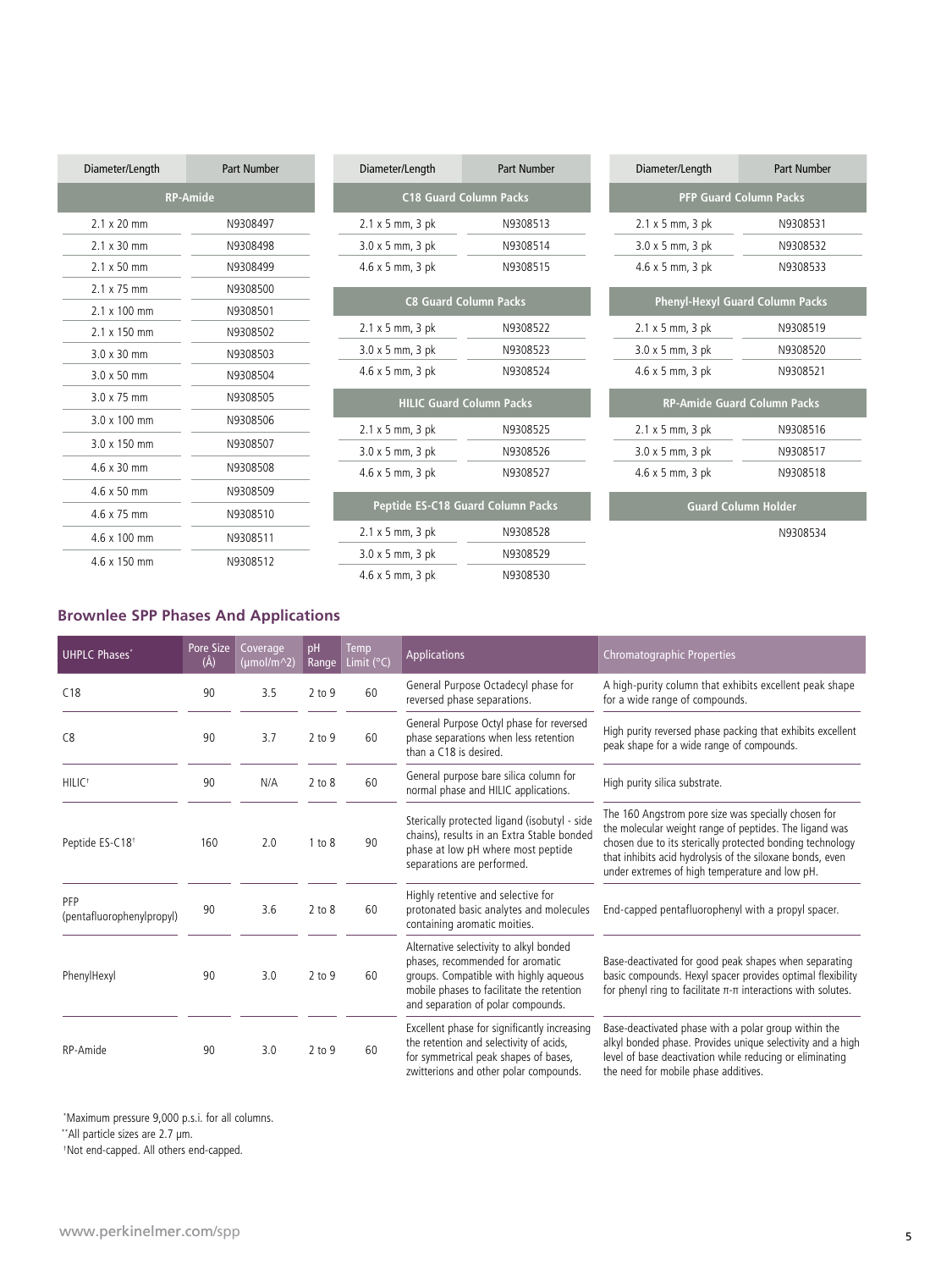

Brownlee SPP columns can be used to enhance the performance of virtually any HPLC or UHPLC system. Our OneSource Service Engineers are certified on all leading manufacturer instruments and can help optimize your instrument's performance with minor modifications combined with our Brownlee SPP columns.

## **PerkinElmer Flexar/Series 200 Analytical System Optimization Kits for Ultimate Performance**

For both Flexar UHPLC and Series 200 conventional LC systems (non-UHPLC), we have created and tested two optimization kits for SPP column applications: one for UV/Vis systems (N2920191) and one for PDA systems (N2920193). With Brownlee SPP optimization kits, which contain smaller diameter tubing and a 2.4 uL flow cell, users can significantly minimize band broadening for enhanced operation on conventional LC systems.

## **N2920191—for Series 200 LC or Flexar UHPLC systems with UV/Vis detector**

| <b>Description</b>                                       | Quantity | <b>Part Number</b> |
|----------------------------------------------------------|----------|--------------------|
| Ferrule 1/16 inch                                        |          | 00873032           |
| Tubing .005 ID 316 Stainless Steel (SS (50 cm)           |          | 02507060           |
| Fingertight 1-piece Nut and Ferrule                      |          | 09920513           |
| Nut 10-32 CPI Stainless Steel Gland for 1/16 inch Tubing |          | N2916202           |
| Tubing 30 inch .004 ID 1/16 OD Peek (black)              |          | N2916260           |
| Flowcell Assembly for UV/Vis 6 MM 2.4 uL                 |          | N2920127           |

## **N2920193—for Series 200 LC or Flexar UHPLC systems with PDA detector**

| <b>Description</b>                                       | Quantity | <b>Part Number</b> |
|----------------------------------------------------------|----------|--------------------|
| Ferrule 1/16 inch                                        | 2        | 00873032           |
| Tubing .005 ID 316 Stainless Steel (50 cm)               |          | 02507060           |
| Fingertight 1-piece Nut and Ferrule                      |          | 09920513           |
| Nut 10-32 CPI Stainless Steel Gland for 1/16 inch Tubing |          | N2916202           |
| Tubing 30 inch .004 ID 1/16 OD Peek (black)              |          | N2916260           |
| Flowcell Assembly for PDA 6 MM 2.4 uL                    |          | N2920128           |

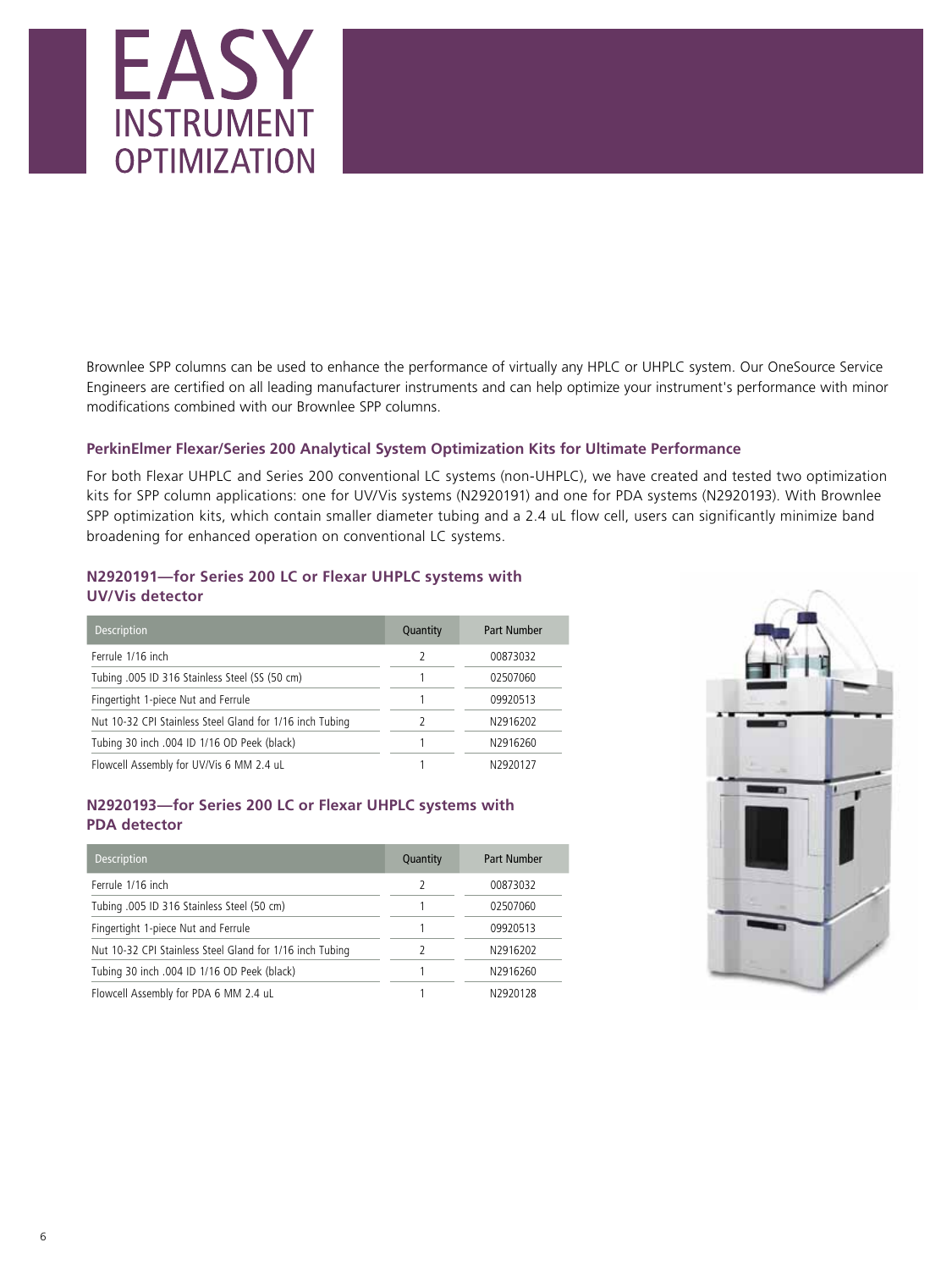## **Agilent Optimization Kits**

Brownlee SPP columns offer Agilent 1100 users the opportunity to obtain enhanced performance from their existing HPLC instrument. Our SPP columns deliver resolution and speed similar to sub-2 µm UHPLC columns, but generate only 40% to 50% of the backpressure. By combining high efficiency and lower backpressure, Brownlee SPP columns make it possible to get "UHPLC-like" performance from conventional 400-bar equipment, such as the Agilent 1100. PerkinElmer has created and tested eight optimization kits for your Agilent systems.

| Description                                                                                            | Part Number     | Description                                               | Part Number       |
|--------------------------------------------------------------------------------------------------------|-----------------|-----------------------------------------------------------|-------------------|
| Extra column volume (ECV) - STD Autosampler and<br>Variable Wavelength Detector (VWD) Optimization Kit | ZECVSTDVWD      | Ultra Low ECV - STD Autosampler and VWD                   | ZULECVSTDVWD      |
| Capillary Column-by-Pass, 280 mm, 0.12 mm                                                              |                 | Capillary Column-by-Pass, 280 mm, 0.12 mm                 |                   |
| Needle Seat Capillary, 0.12 mm ID capillary, 1.2 µL                                                    |                 | Needle Seat Capillary, 0.12 mm ID capillary, 1.2 µL       |                   |
| Capillary, 18 cm, 0.12 mm ID, 1/16 m/m                                                                 |                 | Capillary, 18 cm, 0.12 mm ID, 1/16 m/m                    |                   |
| Semi-Micro Cell Assembly                                                                               |                 | Micro Flow Cell, 5 mm, 1 ul, 40 bar                       |                   |
|                                                                                                        |                 | High Temperature Heat Exchanger, 1.6 µL, 0.12 mm ID       |                   |
| Seat Capillary 0.12 x 100 mm, 0.8 mm OD<br>Carrier for Heat Exchanger Thermostatted Column             |                 | Carrier for Heat Exchanger TCC SL                         |                   |
| Compartments (TCC) SL<br><b>ECV - STD Well Plate Autosampler and Diode Array</b>                       |                 | Ultra Low ECV - STD Well Plate Autosampler and<br>DAD/MWD | ZULECVSTDWPDADMWD |
| Detector / Multiple Wavelength Detector (DAD/MWD)                                                      | ZECVSTDWPDADMWD | Capillary Column-by-Pass, 280 mm, 0.12 mm                 |                   |
| Capillary Column-by-Pass, 280 mm, 0.12 mm                                                              |                 | Capillary, 18 cm, 0.12 mm ID, 1/16 m/m                    |                   |
| Capillary, 18 cm, 0.12 mm ID, 1/16 m/m                                                                 |                 | Micro Flow Cell 2 uL, 3 mm path                           |                   |
| 1100 DAD Cell Assembly, 6 mm, 5 ul, 120 bar                                                            |                 | High Temperature Heat Exchanger, 1.6 µL, 0.12 mm ID       |                   |
| Seat Capillary 0.12 x 100 mm, 0.8 mm OD                                                                |                 | SS Capillary 0.12 x 100 mm, 0.8 mm OD                     |                   |
| SS Capillary 0.12 x 100 mm, 0.8 mm OD                                                                  |                 | Carrier for Heat Exchanger TCC SL                         |                   |
| Carrier for Heat Exchanger TCC SL                                                                      |                 | Ultra Low ECV - STD Autosampler and DAD/MWD               | ZULECVSTDDADMWD   |
| ECV - STD Autosampler and DAD/MWD                                                                      | ZECVSTDDADMWD   | Capillary Column-by-Pass, 280 mm, 0.12 mm                 |                   |
| Capillary Column-by-Pass, 280 mm, 0.12 mm                                                              |                 | Needle Seat Capillary, 0.12 mm ID capillary, 1.2 µL       |                   |
| Needle Seat Capillary, 0.12 mm ID capillary, 1.2 µL                                                    |                 | Capillary, 18 cm, 0.12 mm ID, 1/16 m/m                    |                   |
| Capillary, 18 cm, 0.12 mm ID, 1/16 m/m                                                                 |                 | Micro Flow Cell 2 uL, 3 mm path                           |                   |
| 1100 DAD Cell Assembly, 6 mm, 5 ul, 120 bar                                                            |                 | High Temperature Heat Exchanger, 1.6 µL, 0.12 mm ID       |                   |
| Seat Capillary 0.12 x 100 mm, 0.8 mm OD                                                                |                 | Carrier for Heat Exchanger TCC SL                         |                   |
| Carrier for Heat Exchanger TCC SL                                                                      |                 | Ultra Low ECV - STD Well Plate Autosampler and VWD        | ZULECVSTDWPVWD    |
| ECV - STD Well Plate Autosampler and VWD                                                               | ZECVSTDWPVWD    | Capillary Column-by-Pass, 280 mm, 0.12 mm                 |                   |
| Capillary Column-by-Pass, 280 mm, 0.12 mm                                                              |                 | Capillary, 18 cm, 0.12 mm ID, 1/16 m/m                    |                   |
| Capillary, 18 cm, 0.12 mm ID, 1/16 m/m                                                                 |                 | Micro Flow Cell, 5 mm, 1 ul, 40 bar                       |                   |
| Semi-Micro Cell Assembly                                                                               |                 | High Temperature Heat Exchanger, 1.6 µL, 0.12 mm ID       |                   |
| Seat Capillary 0.12 x 100 mm, 0.8 mm OD                                                                |                 | SS Capillary 0.12 x 100 mm, 0.8 mm OD                     |                   |
| SS Capillary 0.12 x 100 mm, 0.8 mm OD                                                                  |                 | Carrier for Heat Exchanger TCC SL                         |                   |
| Carrier for Heat Exchanger TCC SL                                                                      |                 |                                                           |                   |